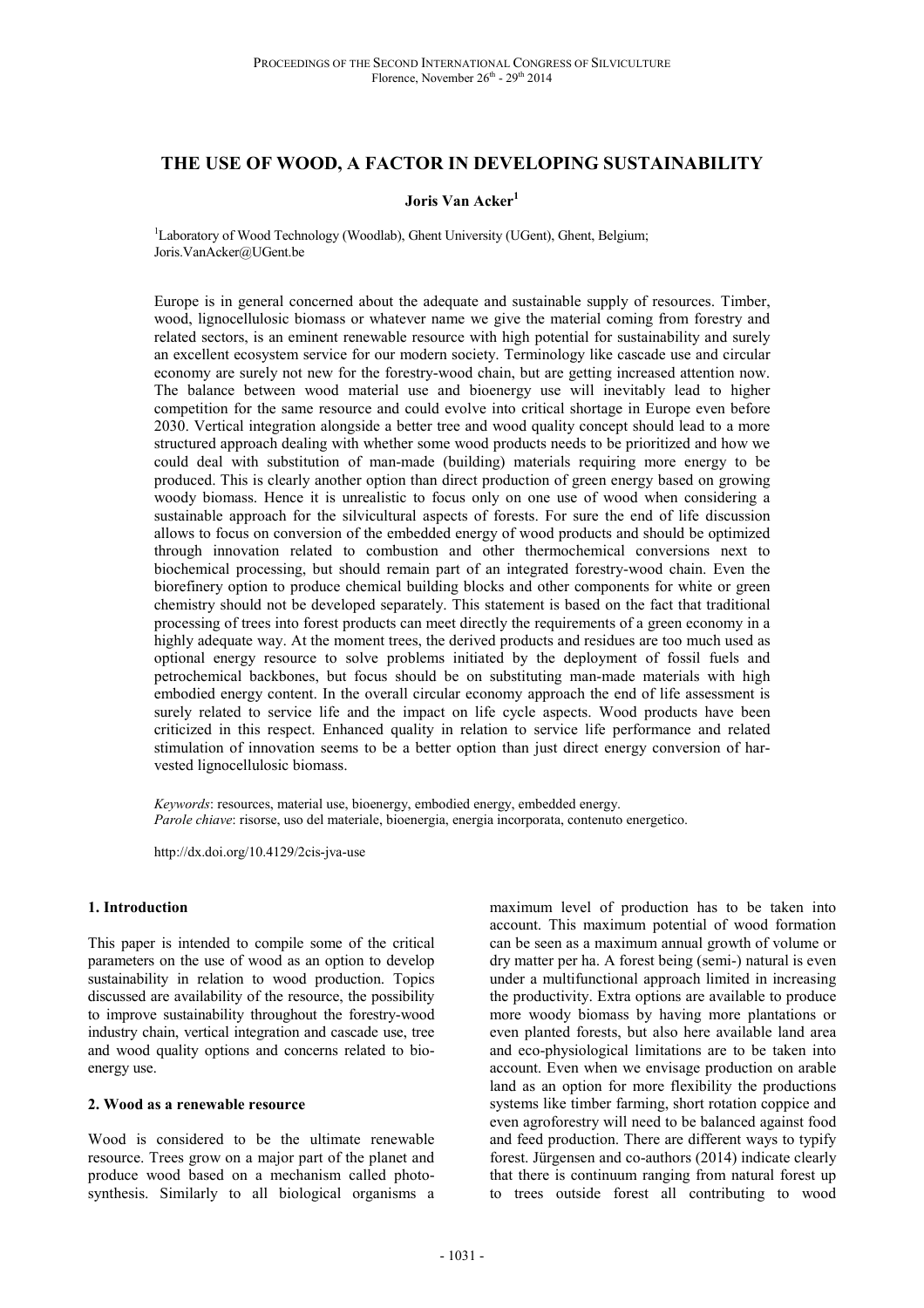production (Fig. 1), but the major focus to increase production most likely is linked to planted semi-natural forests and productive plantations as part of the type called planted forest (Jürgensen *et al.*, 2014).

Furthermore there are some trends influencing the potential maximum wood production. Although wood production is a major ecosystem service, societal and economic assessments for several other ecosystem services might lower the priority of this production function. In Europe we agree that in future focus should be more on hardwoods, but this inevitably will have an impact on volume production in many forests. Finally there is also an increasing trend to exclude some forests from wood production through several mechanisms of nature conservation and creation of protected areas.

# **3. Wood availability**

Several studies predict that we are heading for a worldwide deficit on wood before 2030 (i.e. Mantau *et al.*, 2010). Recent trends on products like sawnwood (Fig. 2) and wood based panels are still showing a steady increase in wood materials produced worldwide (FAO, 2014), but on a local scale the impact of increased need for biomass resources for bio-energy use is also critical. This might lead to a perfect storm and should be considered critical not only by the forestry and wood sector, but will have wider socioeconomic and political impact. It will surely lead to the need to revisit the sustainability of the forestry-wood industry chain. Good governance will become even more relevant and an overall guidance on adequate (eco)systemic forestry management is critical. Through the activities of COST Action E44 on the European Wood Processing Strategy (http://www.cost.eu/COST\_ Actions/fps/Actions/E44) it became obvious that we lost adequate interaction between forestry and wood industry. Forests are today more than ever approached from a nature - ecological perspective and hence larger open systems like shrub land are included in forests to increase biodiversity. The so-called "close-to-nature" forestry seems to be preferred to intensive evenaged forestry, while both could easily be implemented and as such guarantee more objectives being realised for our society. The role of plantations has been addressed in detail by FAO and has clearly been positioned as a major driver for future wood production (Carle and Holmgren, 2008).

# **4. Wood and an eco-techno approach**

Wood is a renewable resource and is as such a material which can be considered contributing to sustainability also from an ecological perspective. This is however complemented by the fact that technology leads to a balance between traditional and innovative products and hence sustainability also needs to be assessed in this perspective. Wood production through tree growth leads to products that are interdependent and should take into account parameters linked to the following 4 discussion topics: (1) Balance between material and

energy use; (2) Vertical integration and cascade use; (3) Tree quality and wood quality; and (4) Service life impact.

# **5. Balance between material and energy use**

Our modern society is constantly in need of new resources for the production of material products (e.g. for construction) and for energy purposes (woody biomass both for residential and industrial energy use). We see a major development of dedicated bio-energy products for combustion (firewood, pellets…), but also research and industrial installations are being implemented, mainly based on thermochemical conversions like traditional charcoal production and new technology based on pyrolysis, gasification…

Furthermore there is a major interest to use a lot of lignocellulosic material for the production of liquid biofuels and white chemistry in biorefineries primarily focussing on biochemical processes. Also here wood is the major resource that is needed to cover the current and estimated future need. Already now this has provoked discussion on international trade and subsidies. Green electricity production, e.g. in the Benelux, requires import of woody biomass from North-America to replace/substitute fossil fuels. On the other hand there is still a lot of very valuable high quality wood spoiled when used simply as firewood to provide enough energy for households, e.g. the case of Kinshasa in DRCongo.

Forest products used as material are low in embodied energy compared to most man-made products, meaning there is a limited amount of energy required for processing. Furthermore the wooden product still has a high embedded renewable energy which can be used at end of life. Hence material use of forest products is an excellent alternative/substitute for manmade materials. Additionally timber and wood products in general are considered to be very positive components for the construction of energy efficient buildings and houses, e.g. passive houses.

Although the above reasoning should be applied on the overall production chain it is interesting to see how this can be implemented in particular for a specific species like poplar/willow. Selection and breeding of poplars and willows has evolved over the last decade to focus more on bioenergy uses. Specific clones and cultivation/harvesting techniques linked to short rotation coppice have been developed with a focus on producing woody biomass on arable land. However this initiated that several decision making processes need to be considered.

There is the option to focus on higher cellulose accessibility to come to better biochemical transformation, however the amount of embedded energy is higher when the lignin content is higher. Also multipurpose plantations can be relevant to increase flexibility. One day a somewhat longer rotation can lead to the production of timber or other forest products and not just biomass for energy, but then the quality of both genotype and phenotype need to be adequate from the beginning.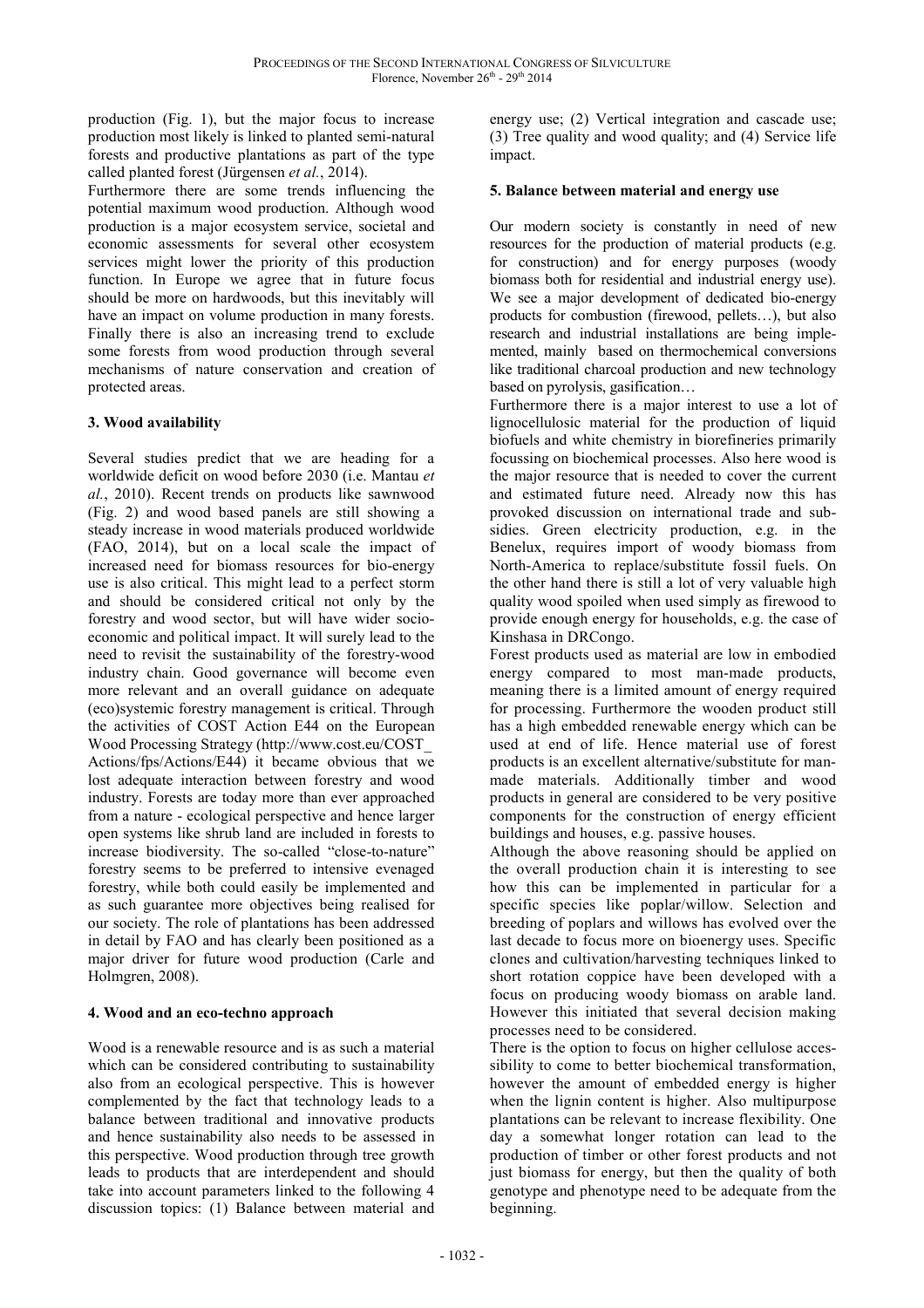### **6. Vertical integration and cascade use**

A tree is traditionally subdivided for different transformations. The first processing step could be slicing/peeling, sawing, chipping… Traditionally the forestry wood industry has always been very concerned to focus on vertical integration. Additionally we can state that waste is not really generated since all residuals are used. Technically recycling and reuse are key elements in the traditional cascade approach allowing the production of different wood based panels, eminent example being particleboard (chipboard). Linked to that a consortium ECAMOB has started to interact under the EU Strategic Implementation Plan - EIP on Raw Materials. Finally at end of life we still can generate energy or allow composting, both being close to ecosystem processes.

The traditional integrated processing is even based on subdividing trees. The lower part of the tree (e.g. a plantation poplar tree) was always considered to be a log for the production of veneer, plywood, timber... (Fig. 3). The top and residues from sawmills / veneer peeling are more included in bulk products like panels, pulp/paper, bio-energy... Future integration leading to even better sustainability could involve making more loops in the chain of products and hence work towards higher quality products (e.g. loadbearing beams) based on recycled materials.

# **7. Tree quality and wood quality**

Trees are suitable for many different products/materials and might be assessed on quality and performance in respect to the typology attributed. Aesthetics are often prioritised when producing or envisaging sliced veneer, parquet, music instruments. Mechanical properties are critical for construction timber and many engineered wood products. Durability against decay, both biological and physical (weathering, fire…) are relevant for many construction uses, but anyhow requires specific attention when dealing with exterior uses and related options for wood protection. Creating large surfaces like wood based panels and paper/paperboard have since mid of last century been of major importance for our modern society. New in the quality approach is the level of suitability as building block for chemicals and biopolymers.

Wood has technological assets. Is has a beauty that always have been key for applications like furniture and interior design. It remains the ultimate multi-level natural composite making it very suitable for constructions and many load bearing applications especially due to its specific strength/stiffness. It is a renewable resource with an interesting and abundant chemistry. Even less favourable material characteristics like fire and decay resistance have been turned into advantages through modern approaches and innovation.

Our wood industry seem to be able to upgrade this renewable resource and make it toady even more competitive not only economically but surely when sustainability criteria are considered. Even when focussing on the case of plantation poplar, surely tree

quality, but also wood quality are very relevant for the production of plywood and other engineered wood products. Besides the general use for packaging products (food, transport…) it remains valuable to increase flexibility in available construction products and provide complementary ones to those based on softwoods.

### **8. Service life impact**

Wood and moisture can hardly be neglected in any wood product and this leads to issues related to dimensional changes and even fungal decay. Service life is important for most items humans use, but in particular for wood the word "durability" is very critical and is even in many languages the same word as "sustainability". Since energy efficient housing and green building are now established goals for the future, we need to asses performance fully in line with the European construction products regulations. Service life estimation, prediction and costing also link with sustainability and environmental parameters like the LCA approach and impact on  $CO<sub>2</sub>$  sequestration. In relation to long lasting wood products there are surely positive aspects to sustainability when focussing on a fit for purpose approach, but there remains a need for technology to enhance service life.

### **9. Forestry – Wood research**

All above topics to some extent underpin the need for dedicated research both in the forestry sector and in the wood sector. Research should try to bring together both and networking like the InnovaWood network (http://w ww.innovawood.com/) should be an option to facilitate this.

Also cross national interactions both through collaborative research in EU projects and several interactive networking like COST Actions, should focus on bridging between production of wood and end use. A chain approach is critical both related to quantity and quality aspects and the forestry-wood industry chain (FWC) requires improved linkage between forestry and wood technology. Although we are dealing with a traditional sector, both forestry and wood industry need to focus on innovation and cutting edge research techniques.

# **10. More wood and wood products in the EU**

Forestry requires eco-economical investments, technology and know-how beyond nature conservation… Forestry might need even more foresters in future and hence academic and technical education should support this. We should not forget that sylviculture (the practice of controlling the establishment, growth, composition, health, and quality of forests to meet diverse needs and values) is critical for the link forest – society. The fact that forest certifications systems like FSC and also PEFC were established underpins the need for forest management. Wood production outside the forests is viable and we probably need to focus on more than just energy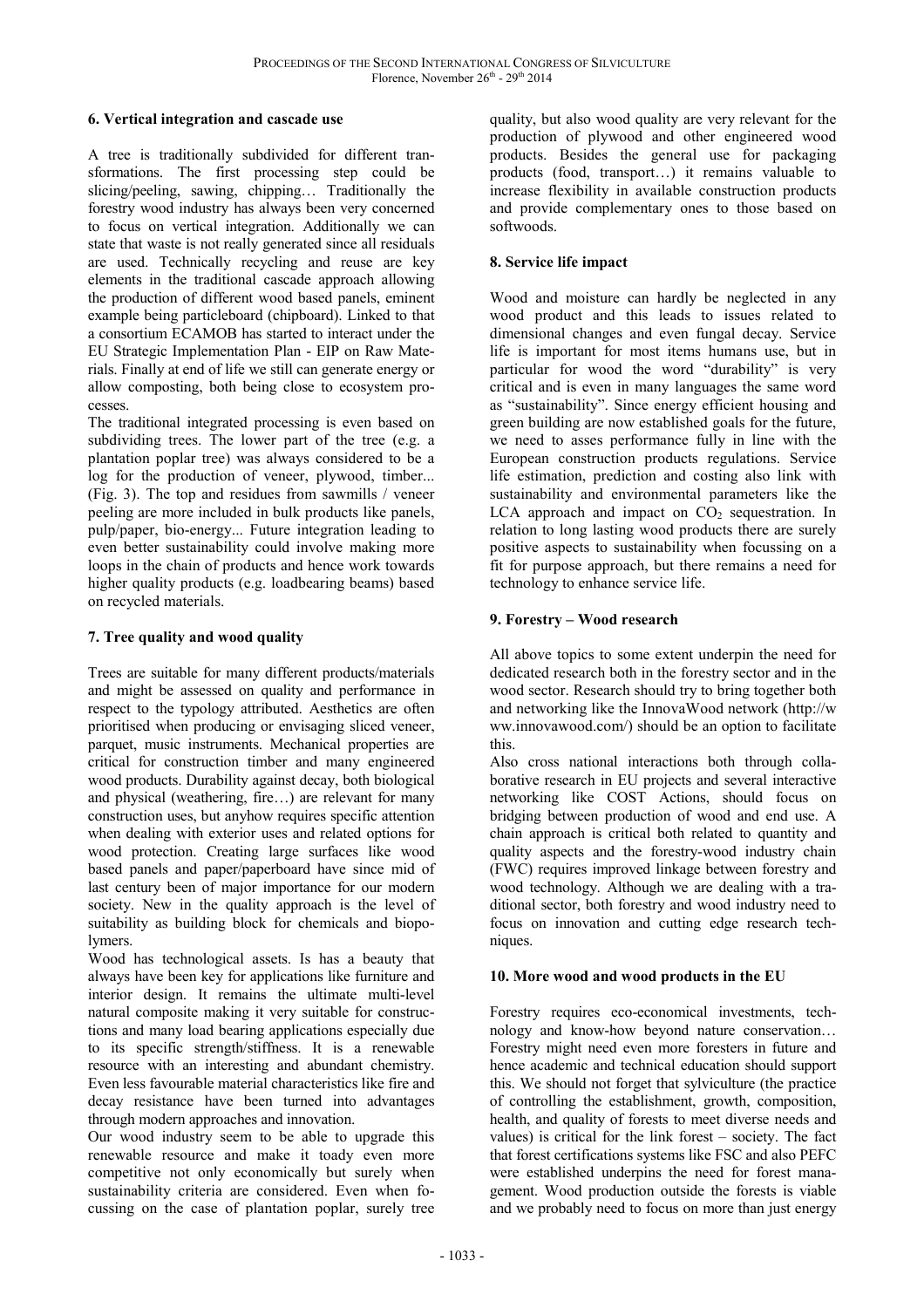crops: tree farming, agroforestry, polycyclic plantations… Even the production of high quality trees and precious wood species is feasible. Greening of agricultural area might be an excellent opportunity to create some necessary opportunities. Wood industry most probably does not only require economics of scale. Stimulating SME's and craftsmanship will allow to enhance potential of quality wood products and underpin local and general resource management of woody biomass is respect of adequate forest management. This is to some extent illustrated by initiative like 'Grown in Britain' (http://www.growninbritain.org/). With a future heading for more energy efficient and green building and even tall buildings we will need fit for purpose quality wood products. But there is an increasing potential to use also high volumes or quantities of bulk like products with an innovative technology upgrade. We will need to focus also on new pulp and paper products as well as on engineered wood products (EWP) and wood based panels (WBP). This could also be strengthened through SME based innovation related to quality and allow specific wood modification options being explored. There is a need for thorough reflection when increasing the impact of producing chemical building blocks through tempting developments using new types of bio-refineries and new materials. Similarly the discussion on 2nd generation biofuels is ongoing, however the full potential of thermochemical conversion as planned is not feasible. Alongside steering strategically the expected increase in focus on and in demand for wood products there is also a need to work even more intensively on the flow of selection - breeding - forestry - agriculture - ecosystem services to enhance quantity and quality of the raw material. In this respect countries like China and Brazil have invested considerably in planted forests. Also the increased interest in hardwood seedlings for high quality timber production is key for future ecoeconomic strategic options combining nature conservation, biodiversity and wood production to come to an overall sustainability.

# **11. Climate perspective and sustainabilityconcluding remarks**

Climate change is a major challenge and trees and wood products can be considered key in this respect. There is a need to deal with climate change mitigation and at the same time remain sustainable at higher production levels. The forestry-wood industry chain will need to enhance and combine cascade use and service life approaches. The forestry-wood industry chain should not become a victim of the renewable energy boost in search for replacing fossil fuels. It might be better for sustainability to focus on low energy transformation processes and to substitute man-made materials by e.g. stimulating timber constructions. Sustainability in a climate perspective should also stimulate growing more trees, producing more long-lasting high quality forest products based on timber and in more general (lignocellulosic) woody biomass. This should be based on locally organised model forestry units that link directly with local wood industry. In an overall SWOT analysis the major strength is the fact that using the renewable resource wood is highly compatibility with the principle of sustainability. Compared to both manmade materials and fossil fuels advantages are evident but also lead to the need for strategic decision making.

The major weakness remains the production capacity. When the whole world would consume similarly as Europe or North-America we might need 2 to 3 times earth. In the analysis we can see either as opportunity or as threat the role of changing towards a bioeconomy. Do we need to embrace the creative destruction (revolutionizing the economic structure from within) this could initiate and decline from some wood products or should we focus more on creative innovation in line with the development of (nano-) fibres, 2nd generation biofuels, EWP's like CLT as complementary to the current situation?

# **Acknowledgement**

The content of this paper was also presented in part as: "Advantages of using more wood products for the EU from a climate perspective" during the Wood Action Days on 23/09/14 to the EU Parliament in connection with the presentation of the Woodworking Industries' Manifesto, co-organised by CEI-Bois (European Confederation of woodworking industries; http://www.cei-bois org/, EOS (European Organisation of the Sawmill Industry; http://www.eos-oes.eu/), EPF (European Panel Federation; http://www.europanels.org/) and the European network on research and education Innova-Wood m (http://www.innovawood.com/).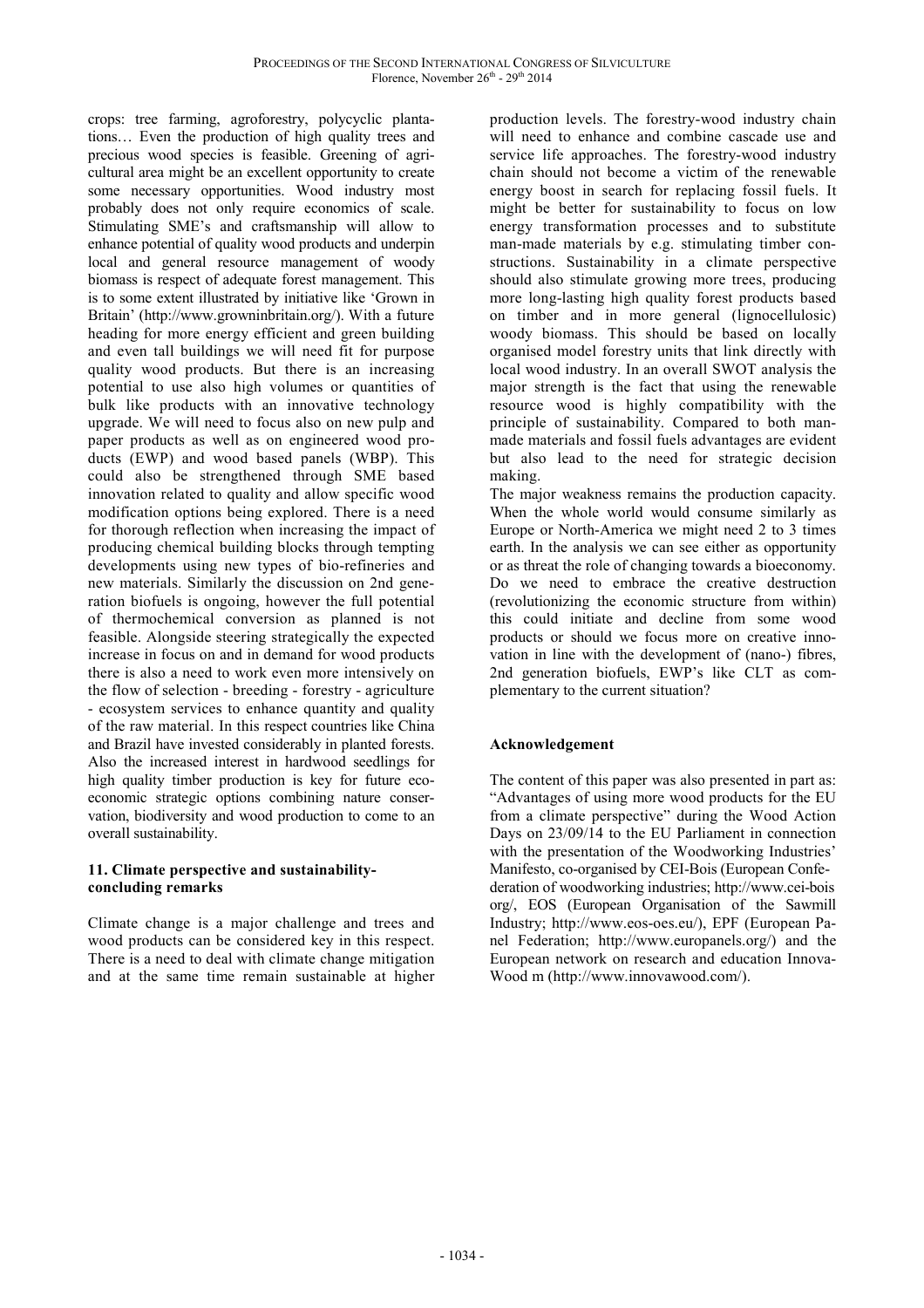PROCEEDINGS OF THE SECOND INTERNATIONAL CONGRESS OF SILVICULTURE Florence, November 26<sup>th</sup> - 29<sup>th</sup> 2014

| <b>Natural forest</b>                                                                                      |                                                                                                                  |                                                                                                          | <b>Planted forest</b>                                                             |                                                                                                        |                                                                                                                  | Non-forest                                                                                                         |
|------------------------------------------------------------------------------------------------------------|------------------------------------------------------------------------------------------------------------------|----------------------------------------------------------------------------------------------------------|-----------------------------------------------------------------------------------|--------------------------------------------------------------------------------------------------------|------------------------------------------------------------------------------------------------------------------|--------------------------------------------------------------------------------------------------------------------|
| Primary                                                                                                    | <b>Modified natural</b><br>forests                                                                               | Semi-natural forests                                                                                     |                                                                                   | <b>Plantations</b>                                                                                     |                                                                                                                  | <b>Trees outside forest</b><br>(TOF)                                                                               |
|                                                                                                            |                                                                                                                  | <b>Assisted natural</b><br>regeneration                                                                  | <b>Planted component</b>                                                          | <b>Productive</b>                                                                                      | <b>Protective</b>                                                                                                |                                                                                                                    |
| Forest of native<br>species, where there<br>are no clearly visible<br>indications of human<br>activity and | Forest of naturally<br>regenerated native<br>species, where there<br>are clearly visible<br>indications of human | Intensive silvicul-<br>tural management,<br>e.g. weeding,<br>fertilizing, thinning,<br>selective logging | Forest of native<br>species, established<br>through planting,<br>seeding, coppice | Forest of primarily<br>introduced and<br>native species,<br>established through<br>planting or seeding | Forest of native or<br>introduced species,<br>established through<br>planting or seeding<br>mainly for provision | Smaller than 0.5 ha;<br>tree cover in<br>agricultural land (e.g.<br>agroforestry), trees in<br>urban environments, |
| ecological processes<br>are not significantly<br>disturbed                                                 | activity                                                                                                         |                                                                                                          |                                                                                   | mainly for produc-<br>tion of wood or non-<br>wood products                                            | of environmental<br>services                                                                                     | and scattered along<br>roads and in<br>landscapes                                                                  |



Figure 1. Continuum from primary forest up to trees outside forest (Jürgensen *et al.*, 2014). Figura 1. Passaggio continuo dalla foresta primaria agli alberi fuori foresta (Jürgensen *et al.*, 2014).



Figure 2. Sawnwood production and net trade (FAO, 2014). Figura 2. Produzione e commercio netto di segati (FAO, 2014).



Figure 3. Scheme of the possible uses for the different tree portions (Castro and Zanuttini, 2008). Fgura 3. Schema dei possibili usi delle diverse parti dell'albero (Castro e Zanuttini, 2008).